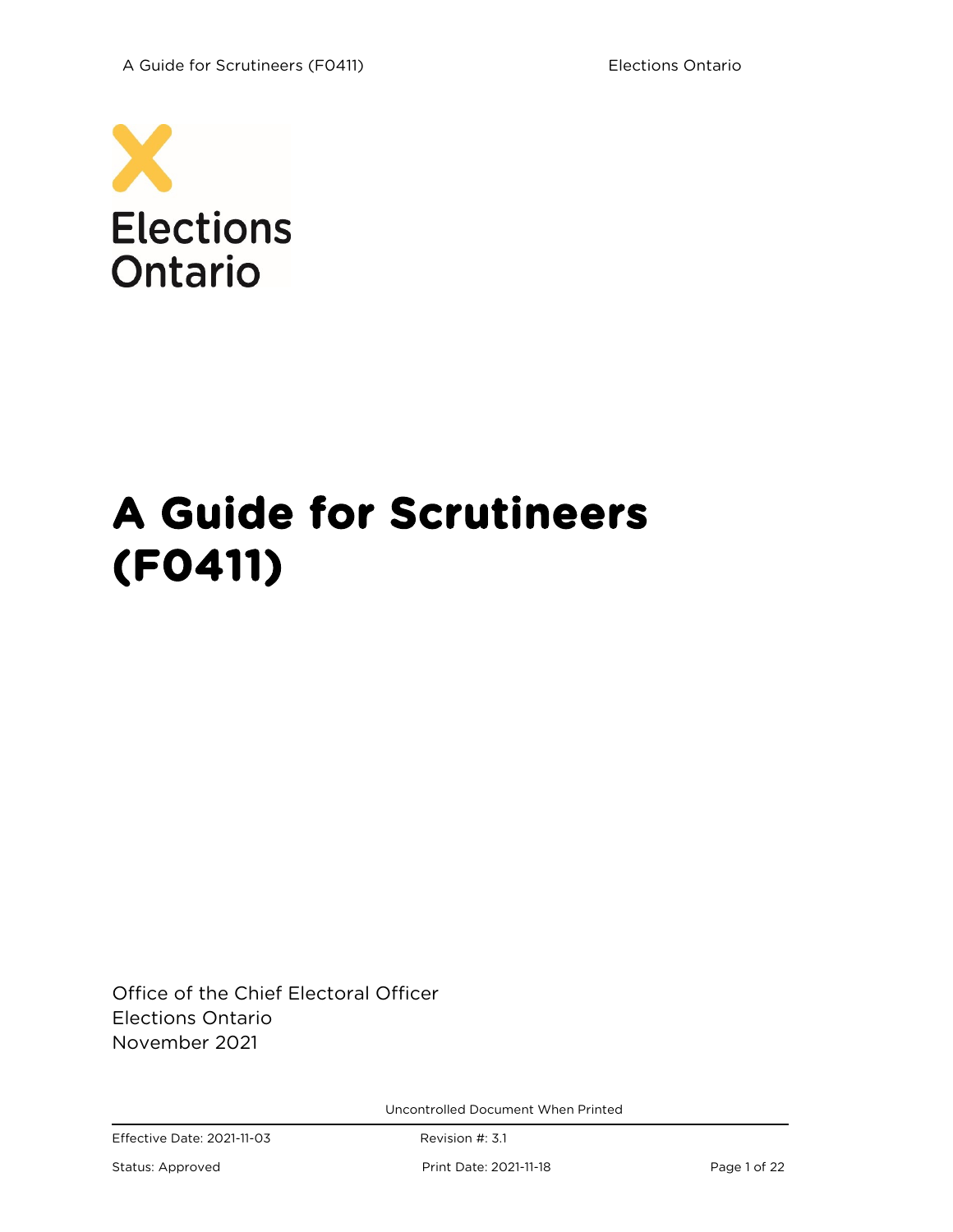## **Table of Contents**

| Voting Processes and Scrutineer Rights and Responsibilities9<br>What should a scrutineer do when they arrive at the voting location?10<br>Advance Voting Processes and Scrutineer Rights and Responsibilities  12 |  |
|-------------------------------------------------------------------------------------------------------------------------------------------------------------------------------------------------------------------|--|
|                                                                                                                                                                                                                   |  |
|                                                                                                                                                                                                                   |  |
|                                                                                                                                                                                                                   |  |
|                                                                                                                                                                                                                   |  |
|                                                                                                                                                                                                                   |  |
|                                                                                                                                                                                                                   |  |
|                                                                                                                                                                                                                   |  |
|                                                                                                                                                                                                                   |  |
|                                                                                                                                                                                                                   |  |
|                                                                                                                                                                                                                   |  |
|                                                                                                                                                                                                                   |  |
|                                                                                                                                                                                                                   |  |
|                                                                                                                                                                                                                   |  |
|                                                                                                                                                                                                                   |  |
|                                                                                                                                                                                                                   |  |
|                                                                                                                                                                                                                   |  |
|                                                                                                                                                                                                                   |  |
|                                                                                                                                                                                                                   |  |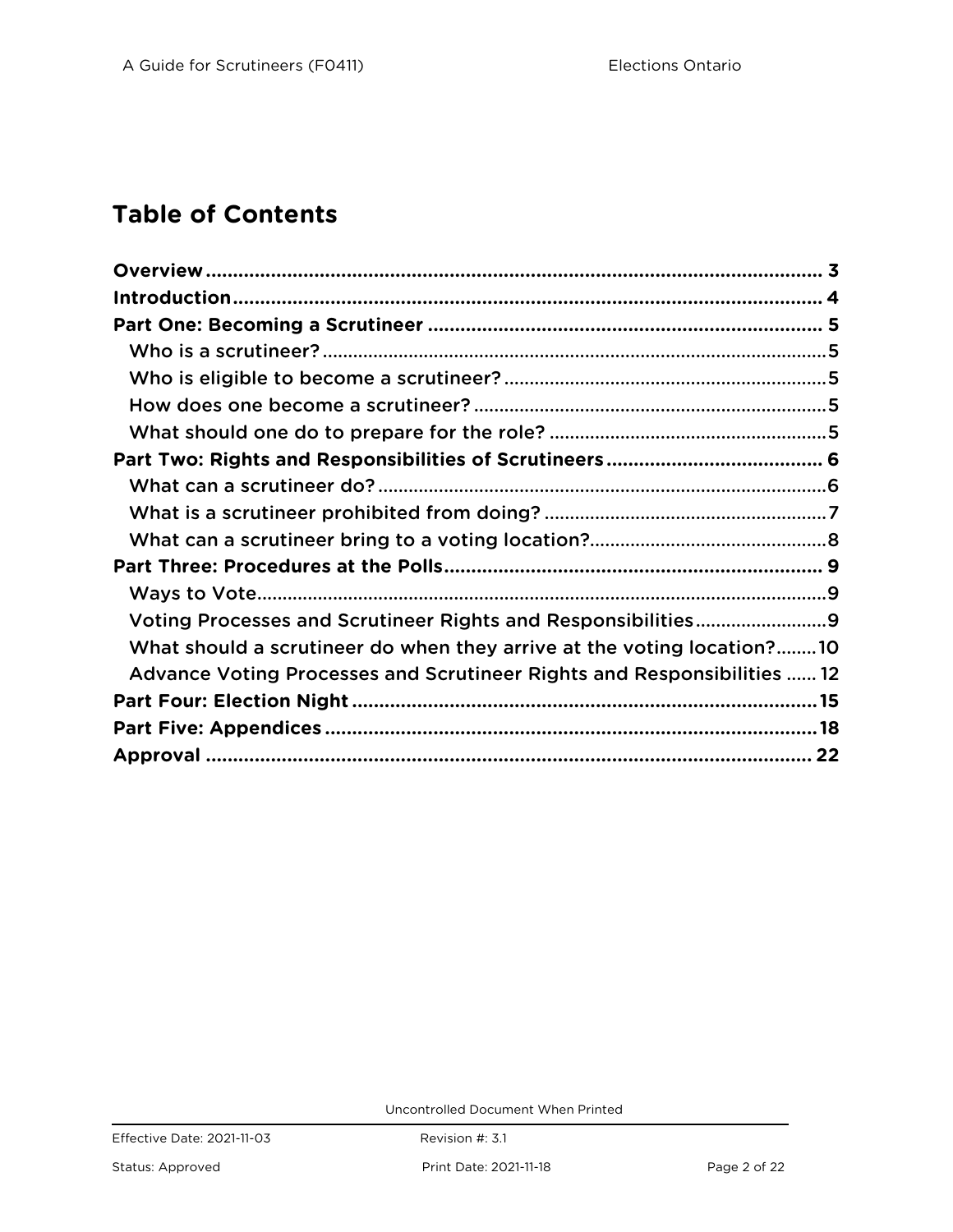## <span id="page-2-0"></span>**Overview**

Elections Ontario (EO) has prepared this guide to provide information to scrutineers about their role in the electoral process in Ontario.

EO is responsible for administering provincial elections in Ontario. It is a non-partisan office of the Legislative Assembly of Ontario (LAO), which means that it has no political affiliation. EO protects the integrity of the electoral process by ensuring that Ontario provincial elections are independent, impartial, secure, transparent, and accountable. It also provides Ontarians with information they can use to learn more about provincial elections, the electoral process and how they can participate in elections.

A scrutineer is appointed to represent their candidate at a poll. A scrutineer's role is to observe the electoral process, from before the poll opens until the poll closes, including the counting of ballots after polls close and the tallying of unofficial results. To do this properly, a scrutineer should understand their rights and responsibilities. The scrutineer's main point of contact will be the candidate that they are representing or the person the candidate has appointed as a designate. The scrutineer's candidate or candidate's designate will be the one to answer their questions about dates, times, locations, and other logistical details.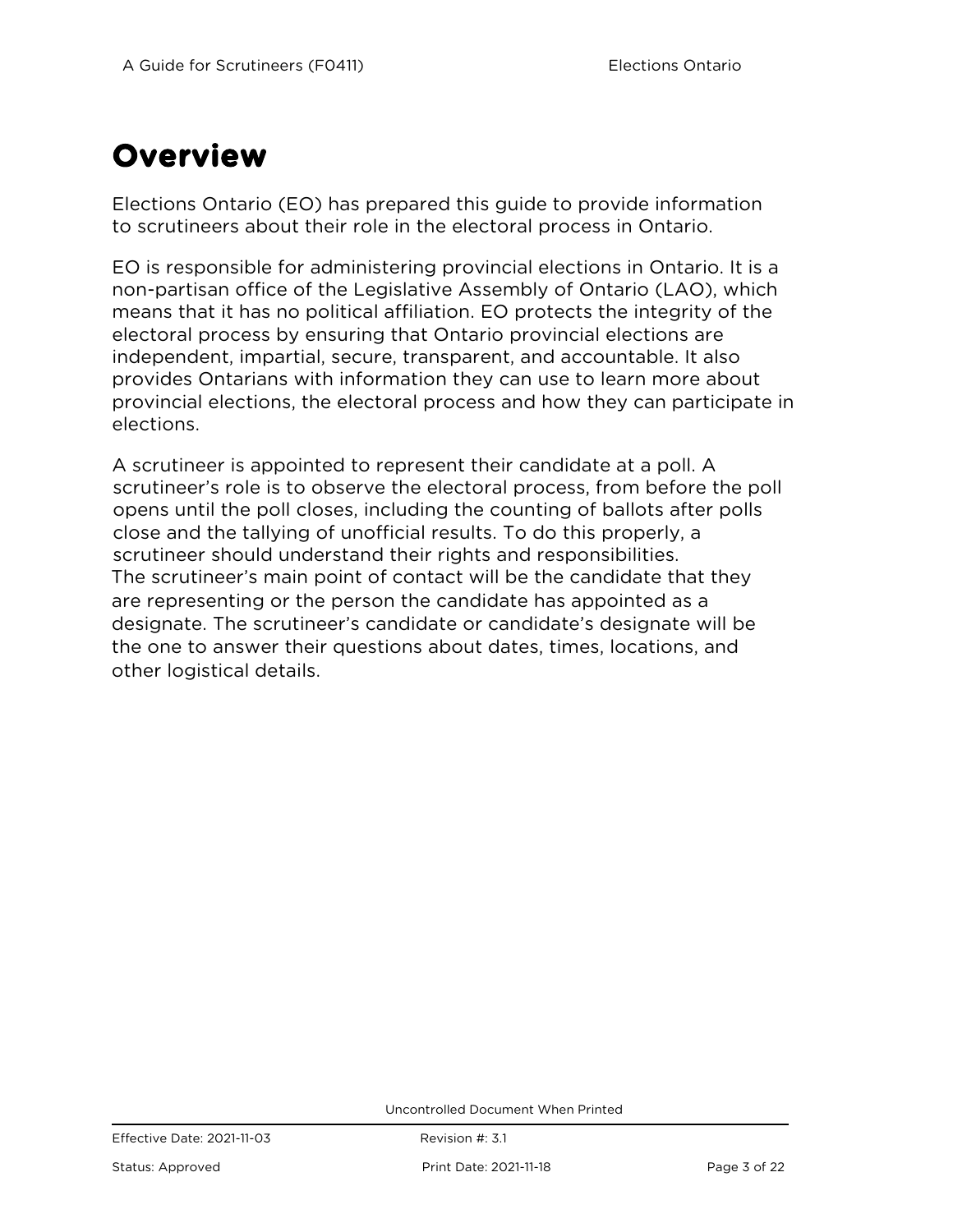## <span id="page-3-0"></span>**Introduction**

This guide is designed to help scrutineers perform their duties. It includes information about:

- Who is eligible to become a scrutineer
- How to become a scrutineer
- The rights and responsibilities as a scrutineer
- The different ways Ontarians can vote
- The scrutineer's role in ensuring an election is fairly and properly administered
- Unofficial election results

Scrutineers' rights and responsibilities are governed by Ontario's *Election Act*. If any conflict arises between what appears in this guide and the provincial *Election Ac*t, the *Act* is deemed to be the exclusive authority with respect to the conduct of elections in Ontario. Unless otherwise stated, all queries related to the content of this guide should be directed to your candidate.

*This document is also available in accessible formats, such as large print.*  Disponible en français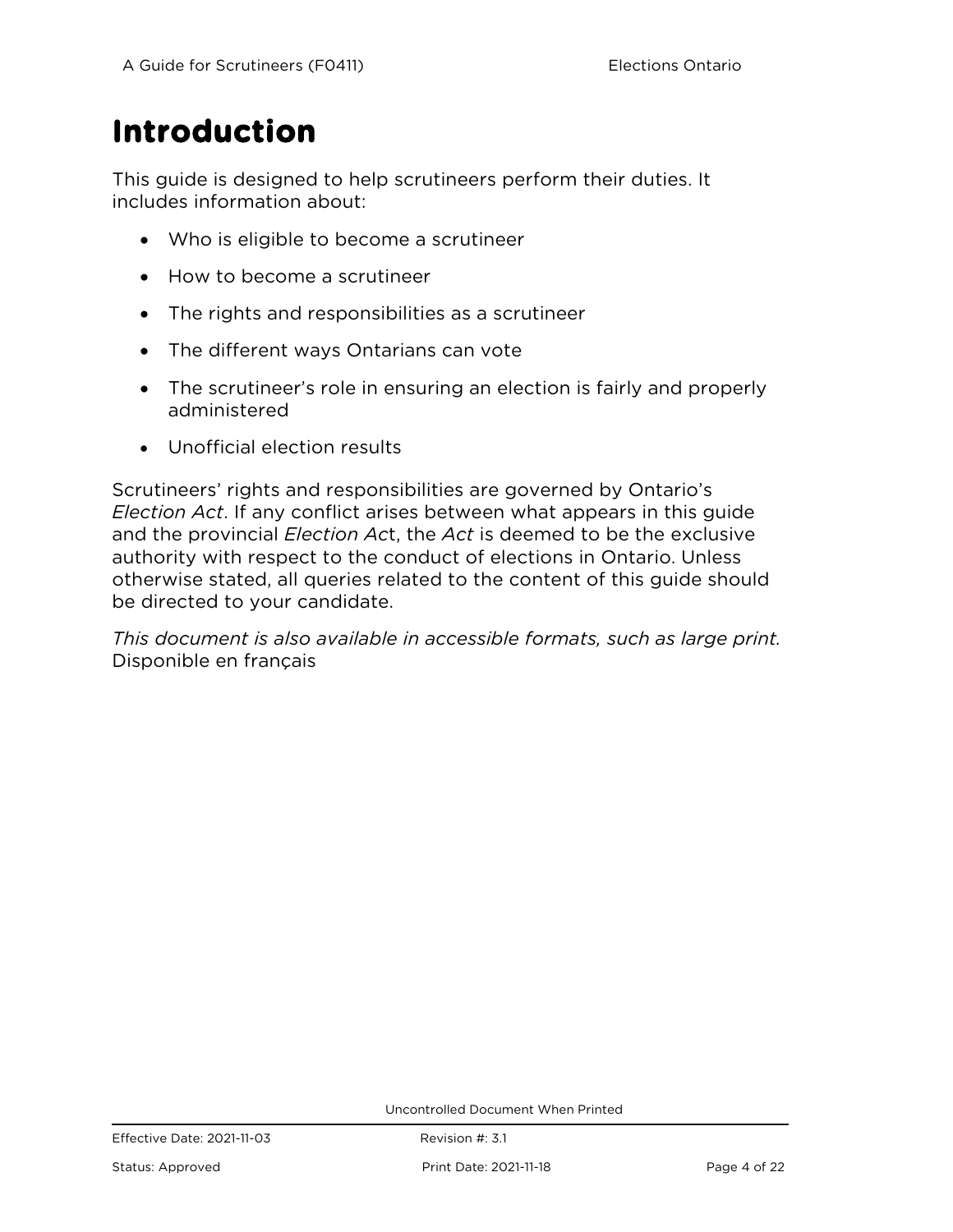## <span id="page-4-0"></span>**Part One: Becoming a Scrutineer**

### <span id="page-4-1"></span>Who is a scrutineer?

A scrutineer is a person appointed to represent a candidate at a poll in a voting location. A scrutineer's role is to observe the electoral process and scrutinize its integrity and fairness. They will work closely with EO poll officials but must never directly interact with electors. While at a voting location, the poll official who oversees the voting location has the final say in all matters regarding that voting location.

### <span id="page-4-2"></span>Who is eligible to become a scrutineer?

A person that is 16 years of age or older may become a scrutineer and observe the electoral process. Only scrutineers who are also qualified electors (over 18 years old, a Canadian citizen and a resident of Ontario) can raise objections or challenge electors. These duties are described in more detail in Part 2 – Rights and Responsibilities of Scrutineers.

### <span id="page-4-3"></span>How does one become a scrutineer?

A candidate or candidate's designate appoints a scrutineer by completing and signing the Appointment of Scrutineer (F0412) form and providing it to the scrutineer. The scrutineer will need this form to gain access to voting locations. The candidate or candidate's designate's original signature is not required on the Appointment of Scrutineer (F0412) form. Forms that contain photocopied signatures are acceptable.

### <span id="page-4-4"></span>What should one do to prepare for the role?

EO strongly recommends that any person planning on acting as a scrutineer on election day should vote in advance either at an advance poll in their electoral district or by special ballot.

Scrutineers are not permitted to wear any item of clothing or accessory which identifies a political party or candidate (e.g. logos, t-shirts, ribbons, colours that identify a political party or candidate, etc.) in the voting location.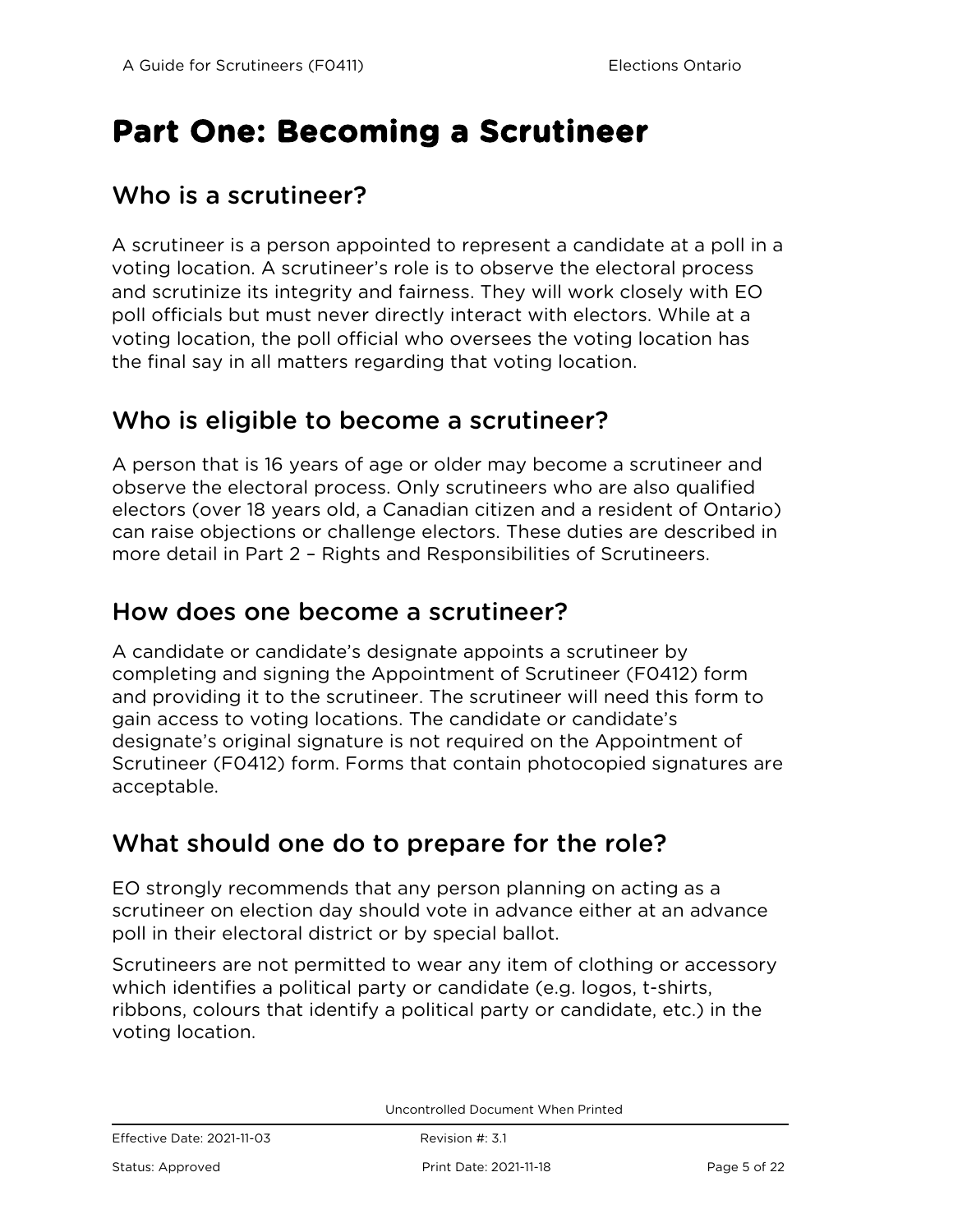## <span id="page-5-0"></span>**Part Two: Rights and Responsibilities of Scrutineers**

Scrutineers should be aware of their rights and responsibilities. This section details what a scrutineer can do, as well as the rules they must adhere to while performing their duties.

## <span id="page-5-1"></span>What can a scrutineer do?

A scrutineer has the right to:

- Vote at an advance poll, by special ballot, or request a transfer to another polling place other than his or her own but in the same electoral district if they are working on election day
- Initial the seals used to secure the ballot box or tabulator when they are being set up
- Monitor the voting process at more than one voting location
- Pick up the Electors Who Voted on Polling Day (F0528) forms from the appropriate candidate folder every half hour at a poll without technology
- Request the Electors Who Voted on Polling Day (F0528) sheets from the Supervising Deputy Returning Officer (SDRO) at a poll with technology
- Leave and return to the voting location while voting is occurring; however, they may not enter or re-enter a voting location once the polls have closed
- Challenge an elector through the poll official if they are a qualified elector (18 years of age or older, a resident of Ontario and a Canadian citizen)
- Observe revision activities at all polls; however, objections to revisions are not allowed
- Write down candidate unofficial result totals once polls close after 9:00 P.M. (EST) on election day for any poll where they are observing ballot counting or tabulation
- Fill in temporarily for a poll official who has fallen ill (18 years of age or older, a resident of Ontario and a Canadian citizen) if asked to do so; however, they may decline to serve if requested. While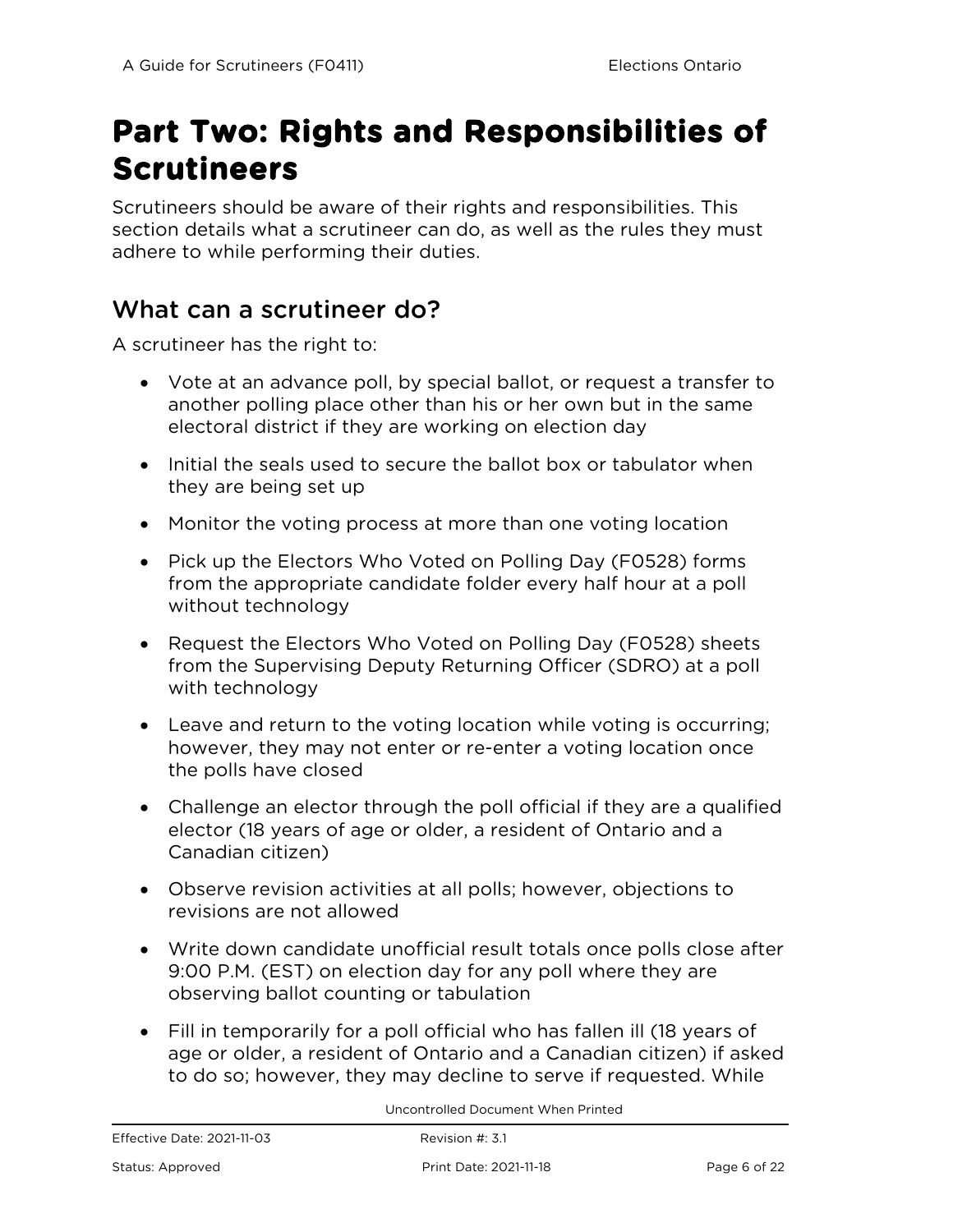acting in the capacity of a poll official, whether for a short duration or for the entire day, they cease to be a scrutineer.

• Continue to serve as a scrutineer after filling in temporarily for a poll official

A scrutineer has the responsibility to:

- Conduct themselves responsibly, and in a way that does not interfere with the administration of the poll or intimidate electors
- Take and sign the Oath of Secrecy
- Wear the EO scrutineer label
- Maintain a reasonable distance from the poll official
- Keep the ballot counting and tabulating proceedings secret

### <span id="page-6-0"></span>What is a scrutineer prohibited from doing?

A scrutineer cannot:

- Speak to electors
- Act as an interpreter
- Touch ballots
- Wear any candidate paraphernalia (e.g. buttons, pins, badges, stickers, sashes)
- Wear clothing or colours that identify a political party or candidate
- Reveal any information or knowledge about how an elector has voted
- Interfere with or disrupt the voting process, or continually or repeatedly challenge electors
- Place any materials on the poll official's table
- Remove any forms from the poll official's table
- Make or take calls, or send texts, on a mobile device while inside the voting location
- Uncontrolled Document When Printed • Use a mobile device in a way that compromises the secrecy of the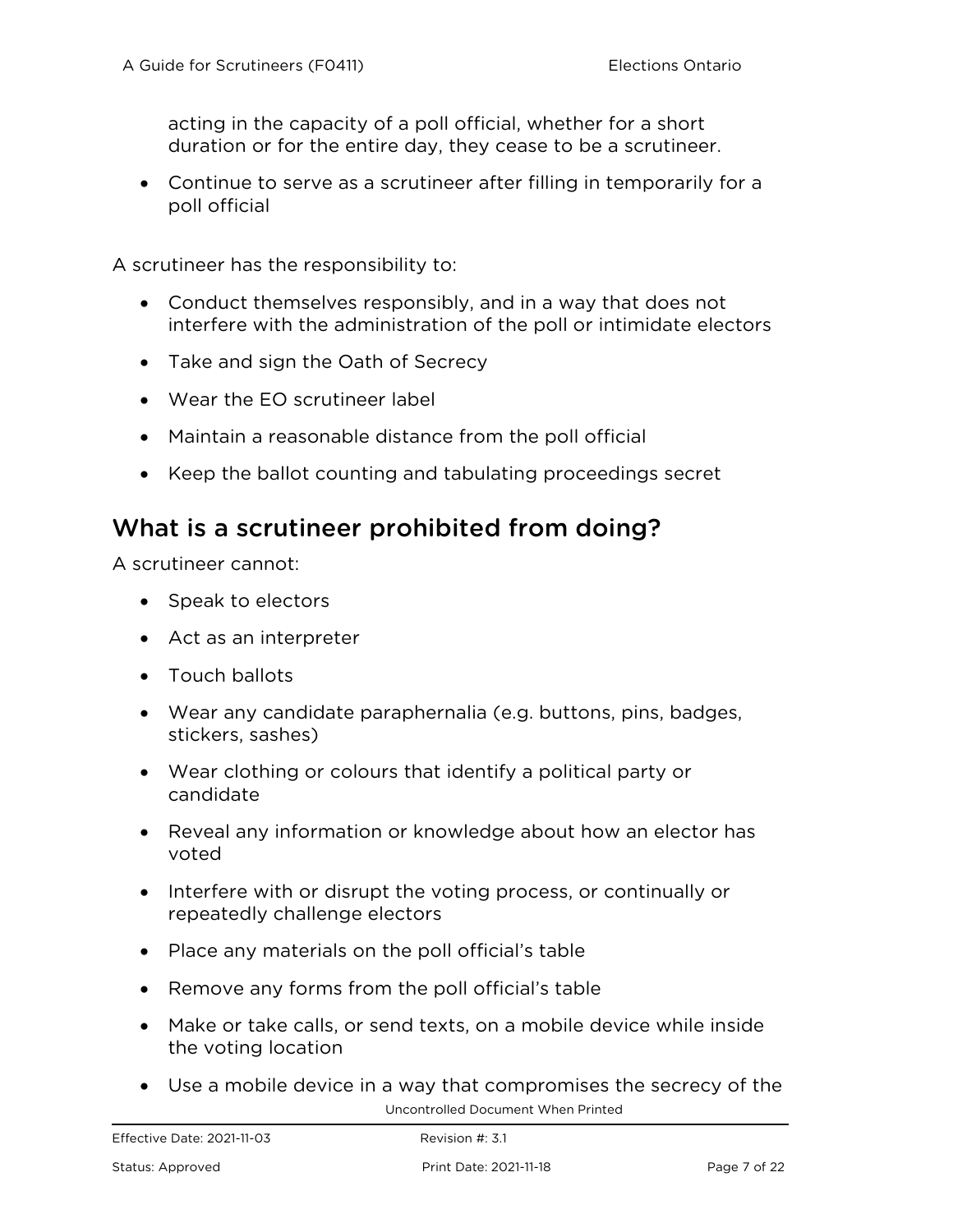vote, or otherwise causes disruption to the voting process (i.e. taking videos or pictures at the polls or posting any aspect of the voting process on social media)

### <span id="page-7-0"></span>What can a scrutineer bring to a voting location?

A scrutineer may bring:

- Communication devices, such as cell phones, pagers, and personal digital assistants on their person, if they are set to silent or vibrate mode
- Meals and/or snacks. Note: schools do not allow any products containing nuts, such as peanut butter
- Pen and paper
- Purse and/or other personal effects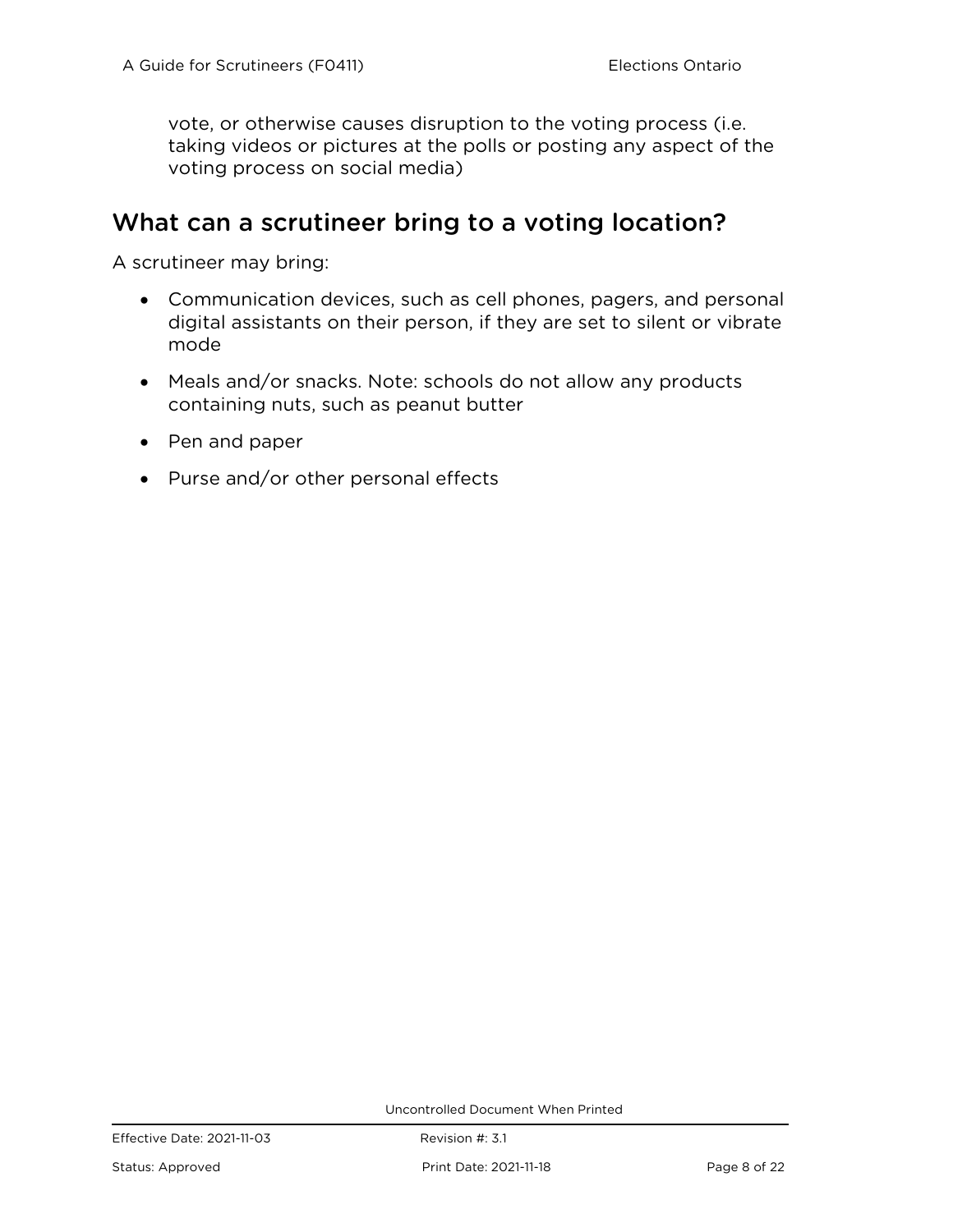## <span id="page-8-0"></span>**Part Three: Procedures at the Polls**

## <span id="page-8-1"></span>Ways to Vote

There are many ways to vote in Ontario provincial elections. This section gives an overview of the options available to an elector to vote and explains scrutineers' rights and responsibilities during the voting process for each option.

The different voting options include:

- Election day: Polls are open from 9:00 A.M. to 9:00 P.M. (EST). On election day, an elector can only vote in person at their assigned voting location. Electors receive a Voter Information Card (VIC) which informs them of their voting location. The VIC is delivered by mail through Canada Post.
- Mobile polls: These polls are election day polls but are open for part of the day at one location and could move to another location later in the day.
- Advance polls: These polls are open from 10:00 A.M. to 8:00 P.M. (EST) over multiple days in advance of election day. Electors can vote at any advance poll in their electoral district. There are two types of advance poll locations:
	- Returning and satellite office(s) advance poll
	- **Area advance poll**
- Special ballot: Electors who cannot vote on election day or at an advance poll may vote by special ballot. Electors have several options for voting by special ballot, including:
	- In person at the returning and satellite office.
	- **By mail.**
	- By requesting a home visit under certain conditions.
	- Through the Hospital Program, during a general election only and at a participating hospital.

## <span id="page-8-2"></span>Voting Processes and Scrutineer Rights and Responsibilities

Scrutineers have different rights and responsibilities depending on the voting option that is being utilized. These differences affect how they interact with poll officials at the different polls and position themselves at the poll. The section below provides more details about the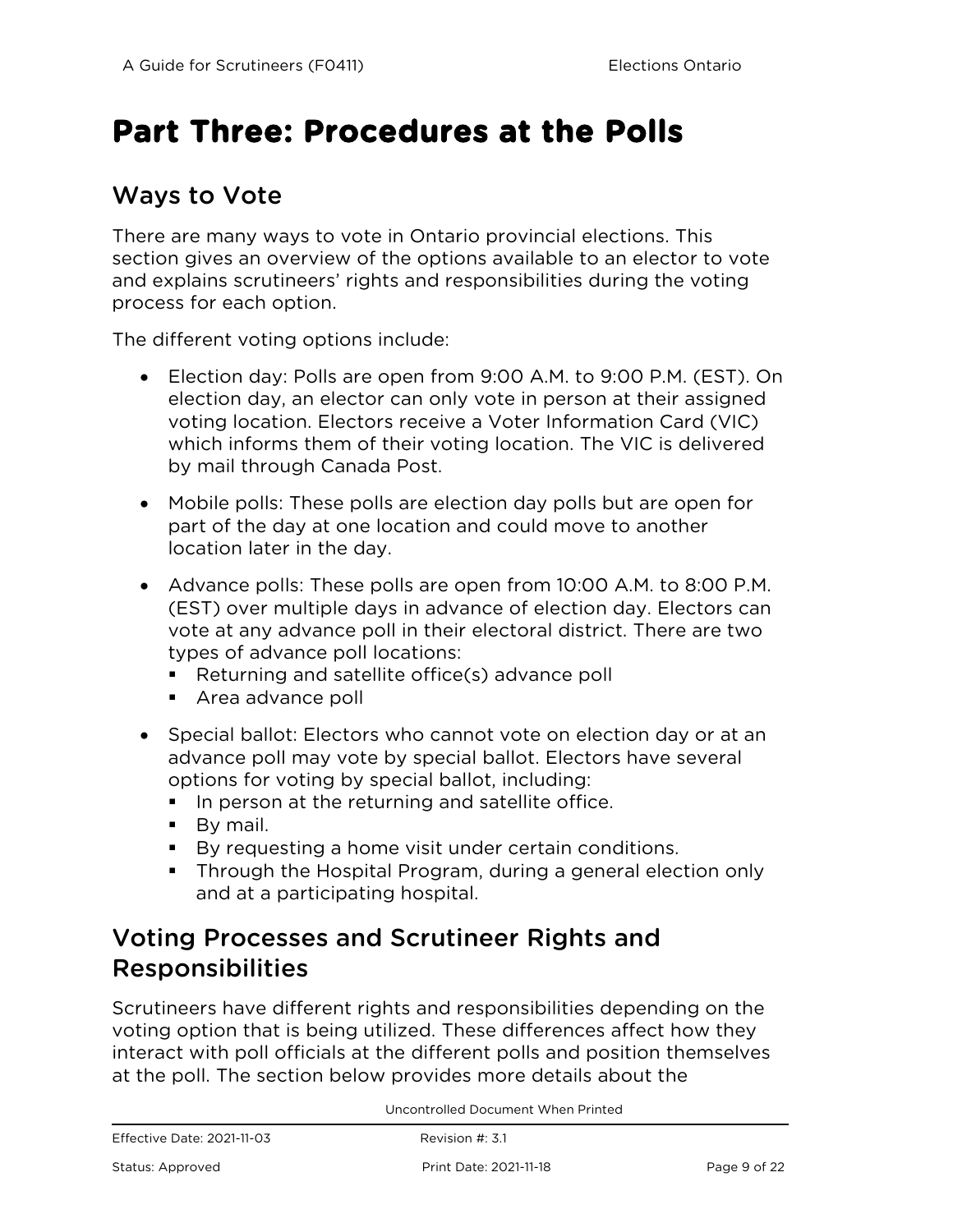responsibilities of scrutineers for each voting option.

#### Election Day Processes and Scrutineer Rights and Responsibilities

There are two different types of polls that will be used on election day:

- Polls that do not have technology
- Polls that have technology

In a poll without technology, all processes in the poll are manually conducted by the poll official. Poll officials use paper-based lists that include the name of the elector and their address. When an elector comes to the poll to vote, the poll official checks the elector's ID, then manually looks through the paper list to verify the elector's information and marks them as having voted. Ballots are counted manually for polls without technology.

In a poll with technology, poll officials use two pieces of technology to automate manual processes. The first is an electronic poll book (ePoll Book) which allows a poll official to quickly find an elector's information from an electronic list of electors and perform the necessary steps to issue a ballot. The second is a vote tabulator which automates the counting of ballots.

While there are some small differences in the processes between polls with and without technology, the basic procedures that a scrutineer should follow are the same.

## <span id="page-9-0"></span>What should a scrutineer do when they arrive at the voting location?

When a scrutineer arrives at the voting location, they should:

- Sign in with the poll official; the Deputy Returning Officer (DRO) for each poll that they are scrutinizing for polls without technology, or the SDRO at a poll with technology
- Present their Appointment of Scrutineer (F0412) form
- Take the Oath of Secrecy
- Complete and wear the EO Scrutineer Identification Label (includes their name and candidate's number)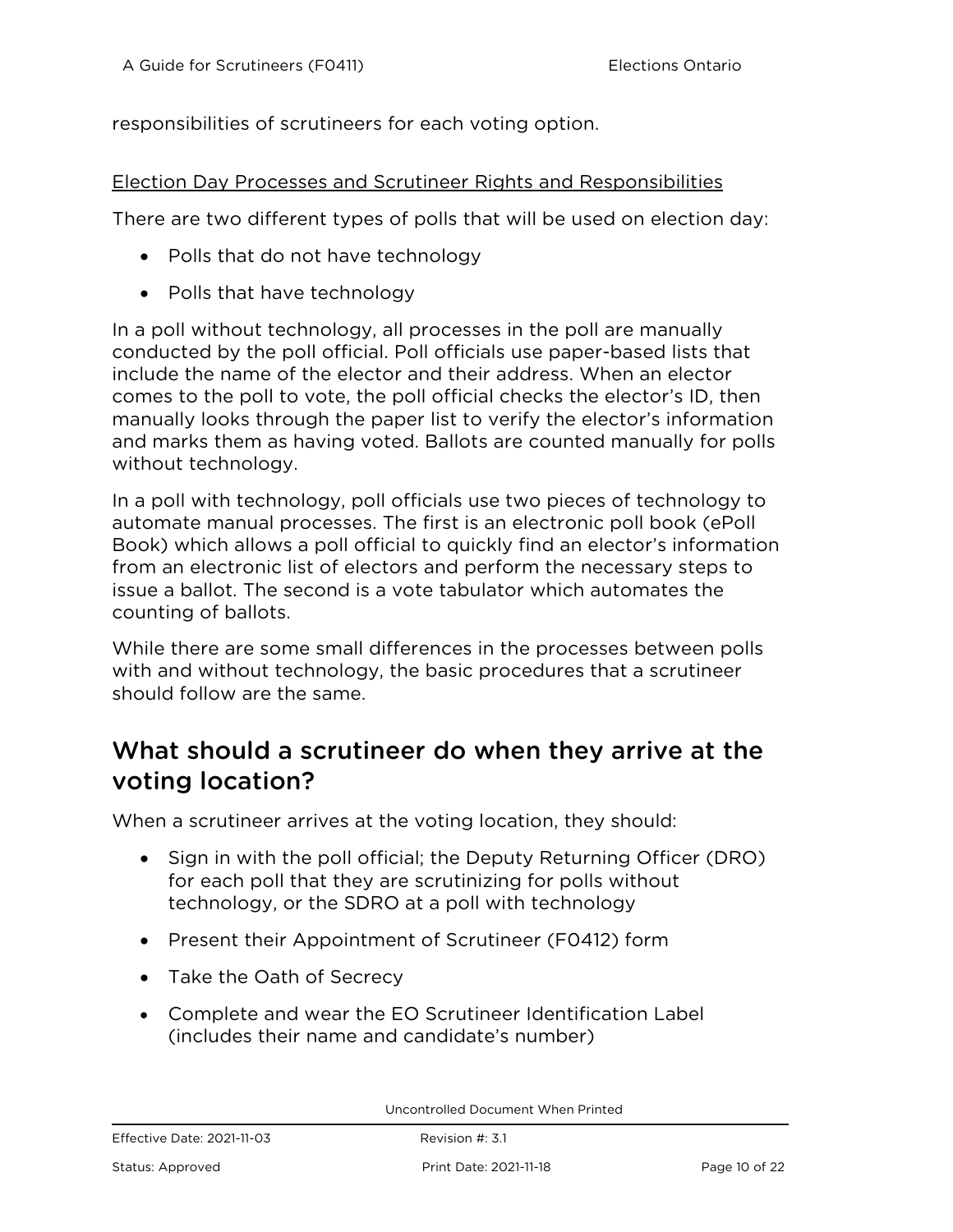The EO Scrutineer Identification Label is the only identification a scrutineer can wear in the voting location.

#### What can a Scrutineer do if acting at more than one voting location?

Scrutineers acting in multiple locations must sign in with the poll official each time they go to a new voting location. They must present their Appointment of Scrutineer (F0412) form at each new voting location, as well as re-take the Oath of Secrecy and complete and wear a new Scrutineer Identification Label.

If returning to a voting location where they have already signed in with a poll official and taken the Oath of Secrecy, they can simply check in again with the poll official.

#### Where does a scrutineer sit at the voting location?

Generally, a scrutineer is positioned slightly behind and to the side of the poll official. At polls without technology, the scrutineer will sit behind a DRO or Poll Clerk. At polls with technology, they will sit behind a DRO. This will allow the scrutineer to see and hear the voting proceedings.

A scrutineer may be seated so they can view how the poll officials are processing electors, but they do not have a right to sit at the desk with officials.

#### How can a scrutineer challenge an elector at a voting location?

A scrutineer has the right to challenge electors if they are a qualified elector (i.e., 18 years of age or older, a resident of Ontario and a Canadian citizen). They may not challenge electors if they are not a qualified elector.

A scrutineer may choose to challenge an elector if:

- They do not believe the elector is qualified to vote (if they believe the elector is not 18 years of age or older, not a resident of Ontario, or not a Canadian citizen).
- They believe the elector has already voted.

If a scrutineer wants to challenge an elector, they must do so through the poll official they are sitting with. They are not allowed to speak directly to the elector. The poll official in charge of the voting location will make the final decision about a scrutineer's challenge of an elector.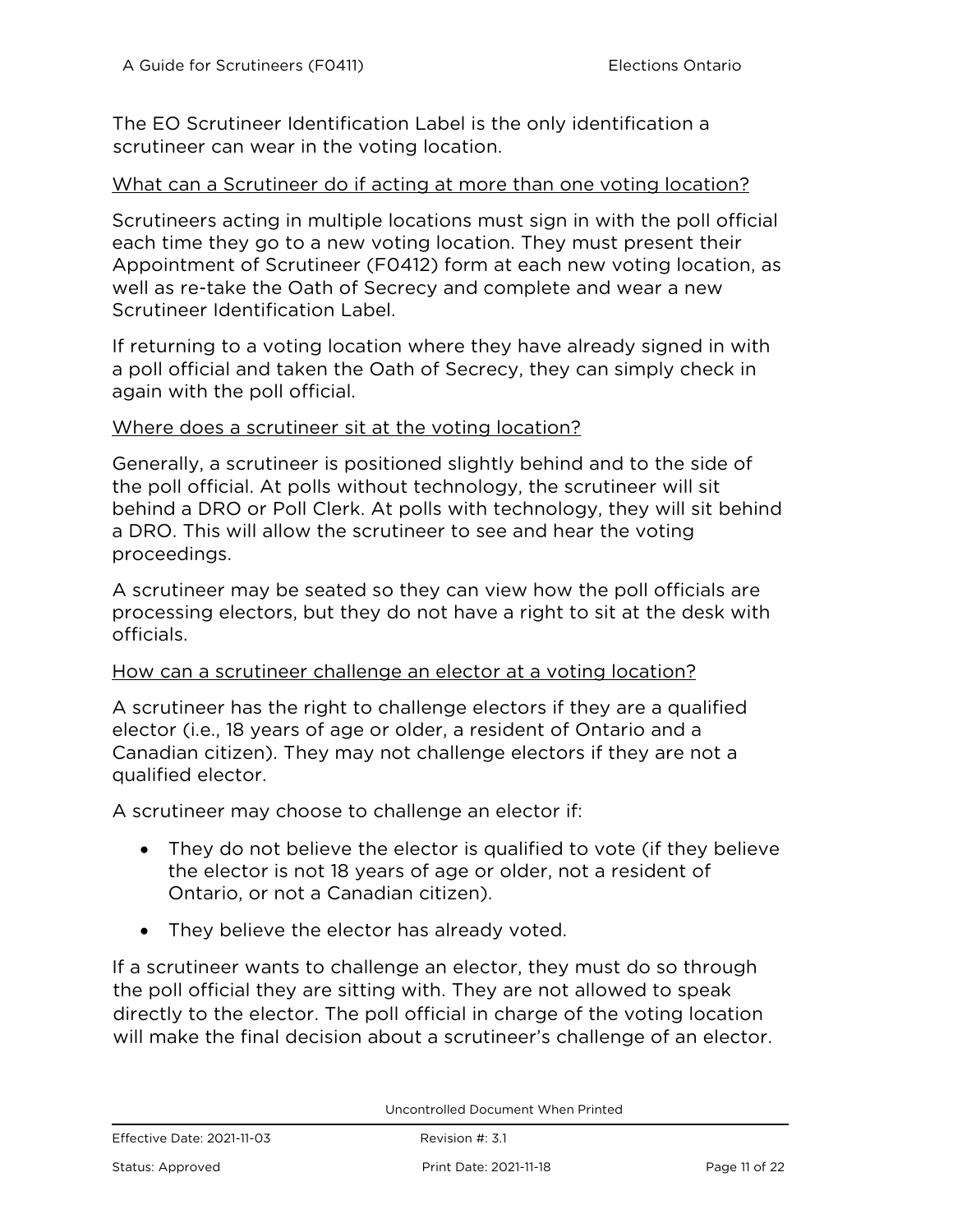Scrutineers do not have the right to independently handle or inspect the documentation that electors provide. In addition, they may not ask poll officials to stop what they are doing, or request that poll officials show their documentation or review it with them.

#### Electors Who Voted on Polling Day (F0528)

The Electors Who Voted on Polling Day form is a list of elector poll sequence numbers for electors who have voted on election day. It can be used in conjunction with the Polling Day List of Electors (F0313) to determine who has voted in the poll. It is provided to scrutineers by the DRO in a poll without technology and the SDRO in a poll with technology.

In a poll without technology, the form is a legal-sized sheet that is filled out by the DRO as electors vote and is put into numbered folders that correspond to the candidate's number on the ballot. Poll officials will update these forms every 30 minutes and place them in the numbered folders for scrutineers to pick up.

In a poll with technology, the form is a regular-sized sheet that is printed by the SDRO. The form is printed on demand when asked for by a scrutineer.

A scrutineer who wants to contact their candidate to provide an update about how many electors have voted at a voting location, must step outside of the voting location to make the phone call.

A scrutineer is responsible for the safekeeping of their copies of the Electors Who Voted on Polling Day form. All copies should be returned to the scrutineer's campaign office for proper disposal. Scrutineers cannot retain copies or leave copies in public places.

### <span id="page-11-0"></span>Advance Voting Processes and Scrutineer Rights and Responsibilities

#### Returning and Satellite Office Advance Polls

Returning and satellite office advance polls run from Day 12 to Day 6 using assistive voting technology (AVT).

When a scrutineer arrives at an advance poll, they must:

- Sign in with the Advance Poll SDRO
- Present their Appointment of Scrutineer (F0412) form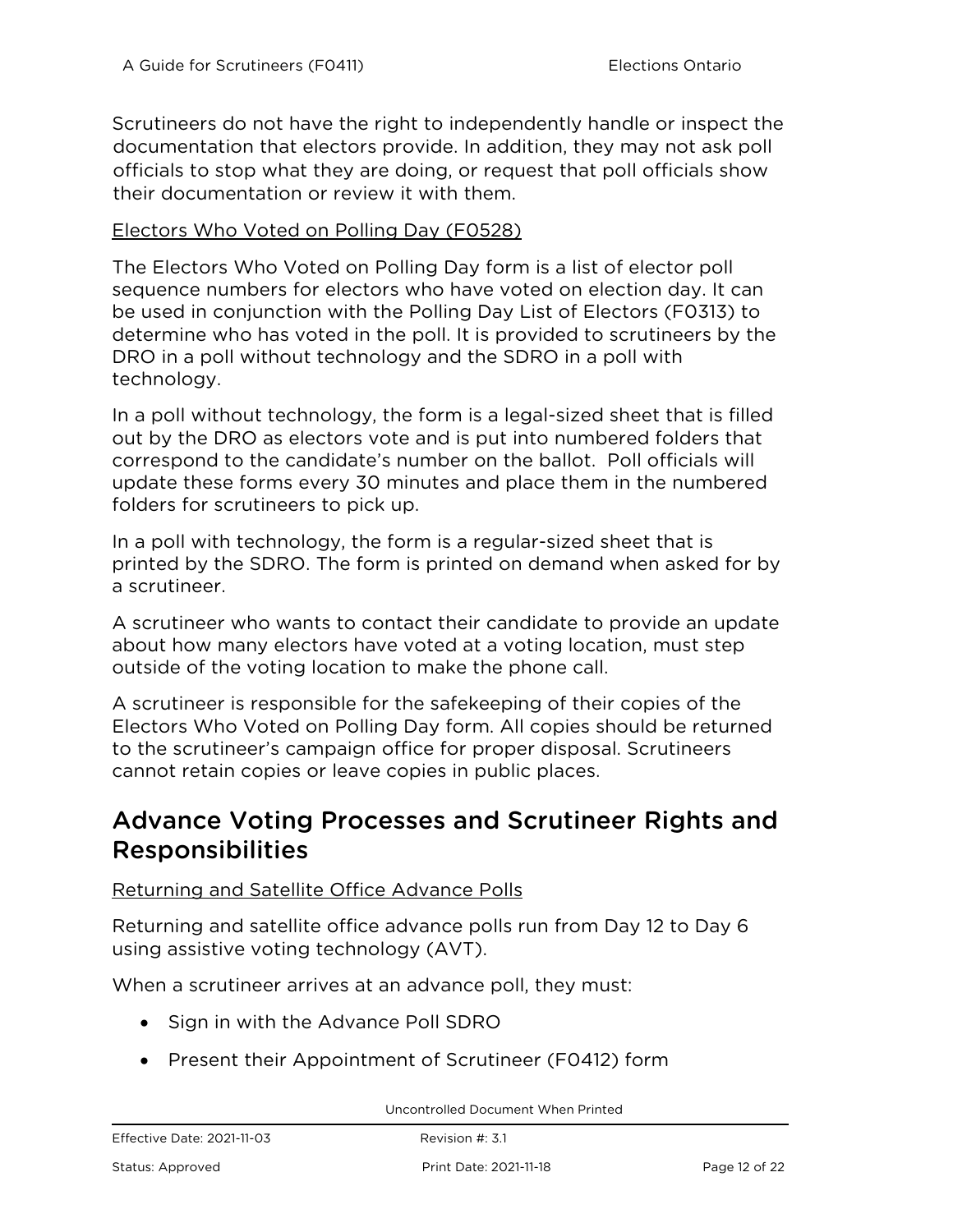- Take the Oath of Secrecy
- Complete and wear the EO Scrutineer Identification Label

There are three tables, each with its own poll official. Scrutineers can observe the voting process at each table, however only one scrutineer per candidate may be at a given table at one time.

At advance polls, scrutineers may observe the voting process. They may also challenge electors if they are a qualified elector, through the poll official. If they are not a qualified elector, they may not challenge electors. A scrutineer may choose to challenge an elector for several reasons:

- They do not believe the elector is qualified to vote (if they believe the elector is not 18 years of age or older, not a resident of Ontario, or not a Canadian citizen).
- They believe the elector has already voted.

Advance polls are open from 10:00 A.M. to 8:00 P.M. (EST) during the election period. At the end of each day, the vote tabulator is powered off.

#### Area Advance Polls

Area advance polls are similar to returning office and satellite office advance polls, however, there are some important differences. Area advance polls are open for multiple days, and do not include assistive voting technology (AVT).

Ballots that have been processed by the vote tabulator that day are removed from the ballot box and placed in an Accepted Ballot Envelope (F0001).

The Accepted Ballot Envelope is sealed and provided to the Advance Poll SDRO for delivery to the returning office. If a scrutineer is present at the end of the day, they can watch the procedure and can choose to initial the sealed envelope. All Accepted Ballot Envelopes are held in a safe and secure location until polls have closed at 9:00 P.M. (EST) on election day, when all votes will be tabulated.

#### Returning offices and satellite offices special ballot voting

A scrutineer may scrutinize in-person special ballot voting at returning offices and satellite offices from Day 5 to Day 1 of the election calendar. They cannot scrutinize special ballot voting at returning offices and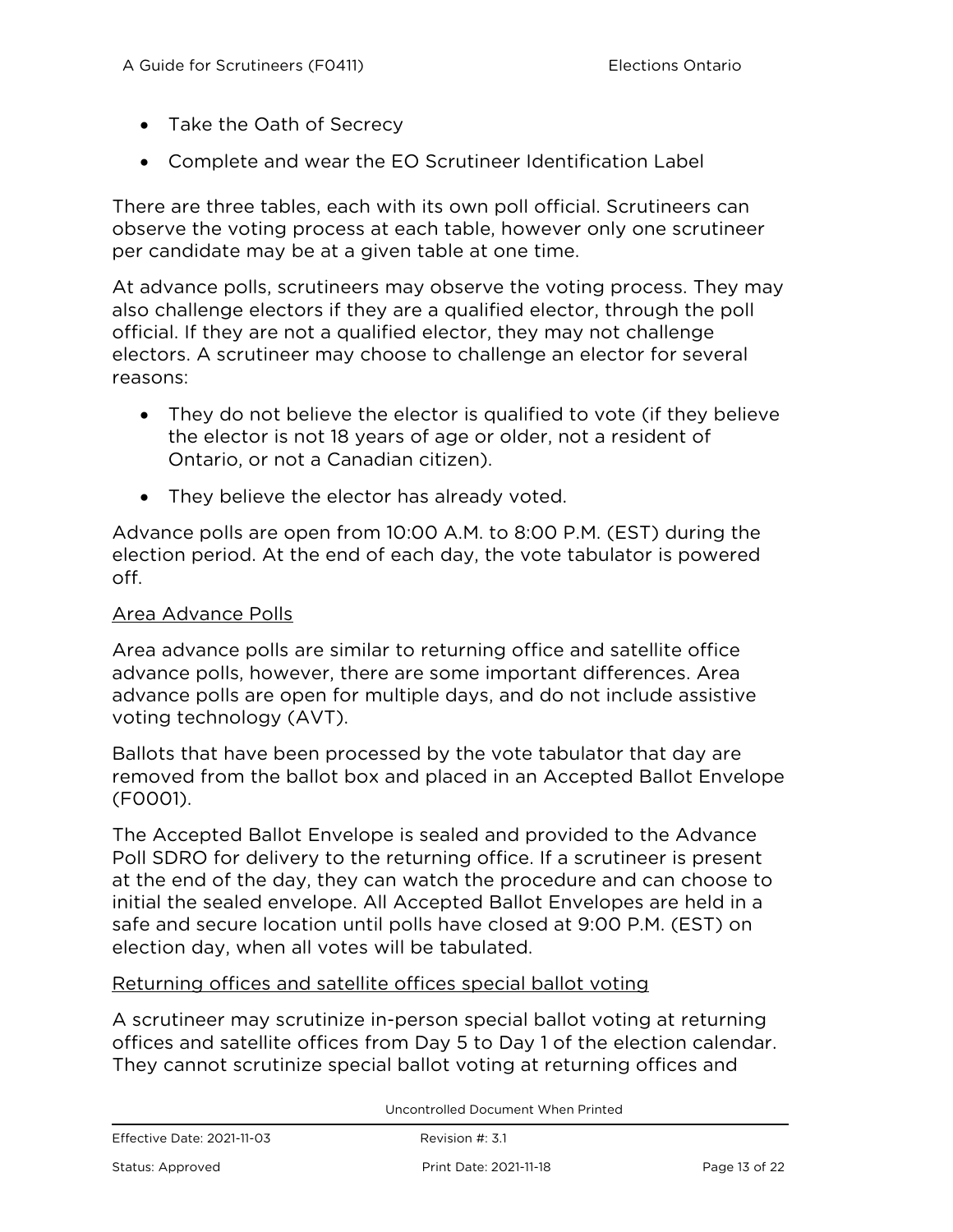satellite office prior to Day 5.

When a scrutineer arrives at a returning office or satellite office to scrutinize in-person special ballot voting, they must:

- Sign-in with the Special Ballot Officer (SBO)
- Present their Appointment of Scrutineer (F0412) form
- Take the Oath of Secrecy
- Complete and wear the EO Scrutineer Identification Label

During in-person special ballot voting at returning offices and satellite offices, a scrutineer may observe the casting of ballots. They may also challenge electors through the Special Ballot Officer they are sitting with.

A scrutineer may choose to challenge an elector for two reasons:

- They do not believe the elector is qualified to vote (if they believe an elector is not 18 years of age or older, not a resident of Ontario, or not a Canadian citizen)
- They believe an elector has already voted

The Electors Who Voted on Polling Day (F0528) form is not available at returning office and satellite office advance polls or during area advance polls. Returning offices and satellite offices are open for inperson special ballot voting (Day 5 to Day 1 of the election calendar) from: (all times are EST)

- 10:00 A.M. to 8:00 P.M. on Day 5.
- 12:00 P.M. to 5:00 P.M. on Day 4.
- 10:00 A.M. to 8:00 P.M. on Day 3 and Day 2.
- 10:00 A.M. to 6:00 P.M. on Day 1.

At the end of the day, after each day of voting, the vote tabulator is powered off. The vote tabulator is then put in a safe and secure location. It is used to tabulate the ballots that have been cast during the in-person special ballot voting after 9:00 P.M. on election day, when all polls have closed.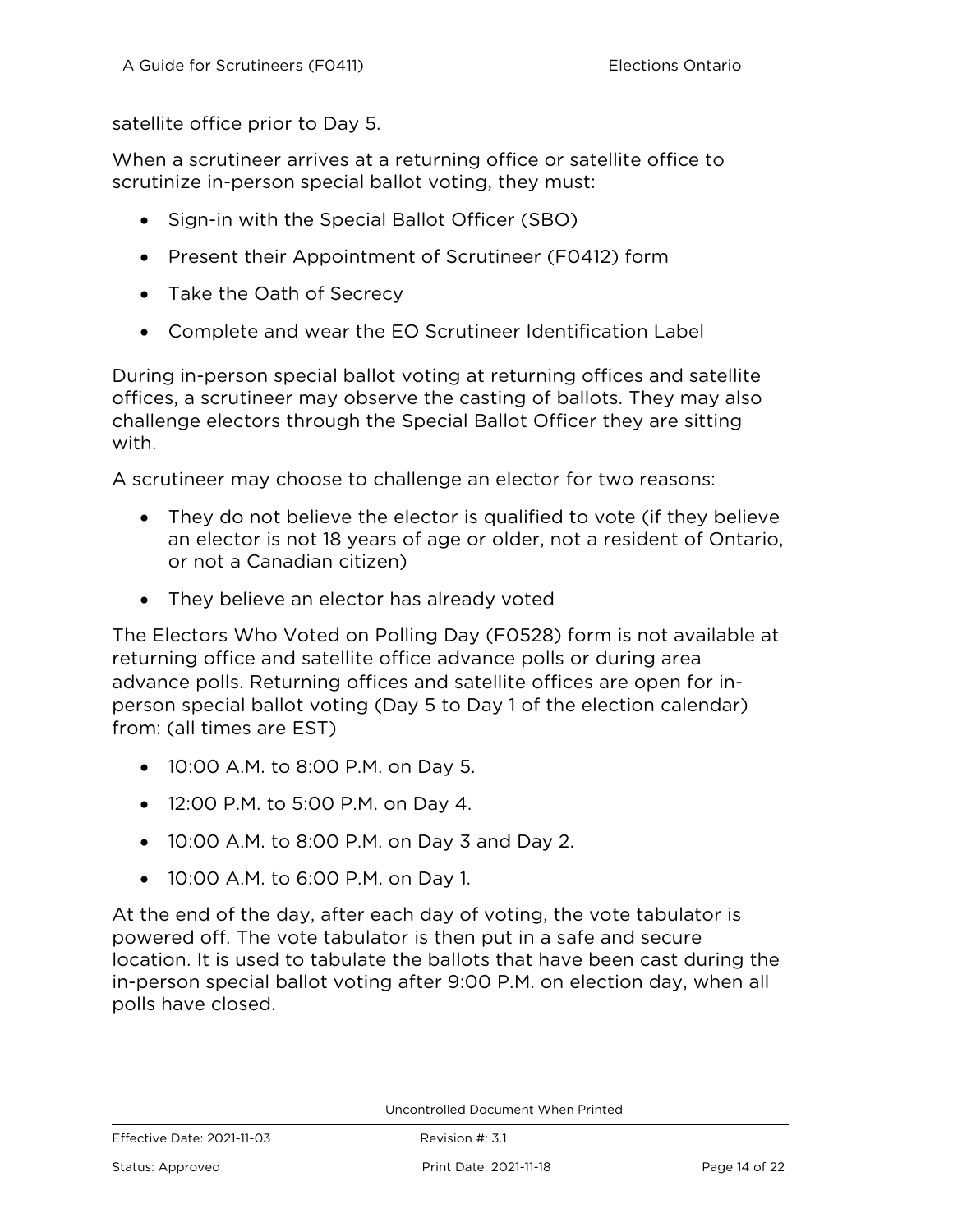## <span id="page-14-0"></span>**Part Four: Election Night**

#### What happens when polls close on election day?

All polls in Ontario provincial elections and by-elections close at 9:00 P.M. (EST). At the end of the day, once all electors standing in line at the voting location by 9:00 P.M. (EST) have voted, poll officials will ensure that all electors have left the voting location and lock the doors.

Scrutineers must arrive at the voting location before 9:00 P.M. (EST) if they want to observe the closing of the poll. They may not enter or reenter a voting location after the polls are closed and the count has started.

Once polls close on election night, ballots are counted. Results are generated either by a manual count by poll officials for voting locations that do not use technology or by vote tabulators in all polls where technology is used. All results are then called into the returning office by the poll officials. These unofficial results are immediately made available to scrutineers and candidates who are present for the count or tabulation and are posted on the EO website and shared with the public.

Results reported on polling night are unofficial and are provided as a public service. The date and time of the official tabulation is printed on the Notice to Voters (F0230). Candidates will share this information with their scrutineers. The candidate or their designate may be present at the official tabulation, which is held at the returning office. The ballot statement that recorded the totals for each candidate is used to compile the official poll results. If no one applies for a judicial recount, the Returning Officer submits the official return to the Chief Electoral Officer (CEO) at EOHQ seven days after the official tabulation.

#### What happens when ballots are counted in a poll without technology?

Ballots are counted by the DRO or SBO. The counting process is observed by poll officials, as well as candidates or their scrutineers. When counting the ballots, the DRO or SBO will open the ballot box in full view of everyone present, and then empty the contents of the ballot box onto a table for sorting and counting.

Ballots are sorted into three piles: accepted ballots, rejected ballots, and unmarked ballots. It is up to the DRO or SBO to determine under which category a ballot falls. A scrutineer may object to ballots at this point, and the DRO or SBO will make a note of any objections. The DRO or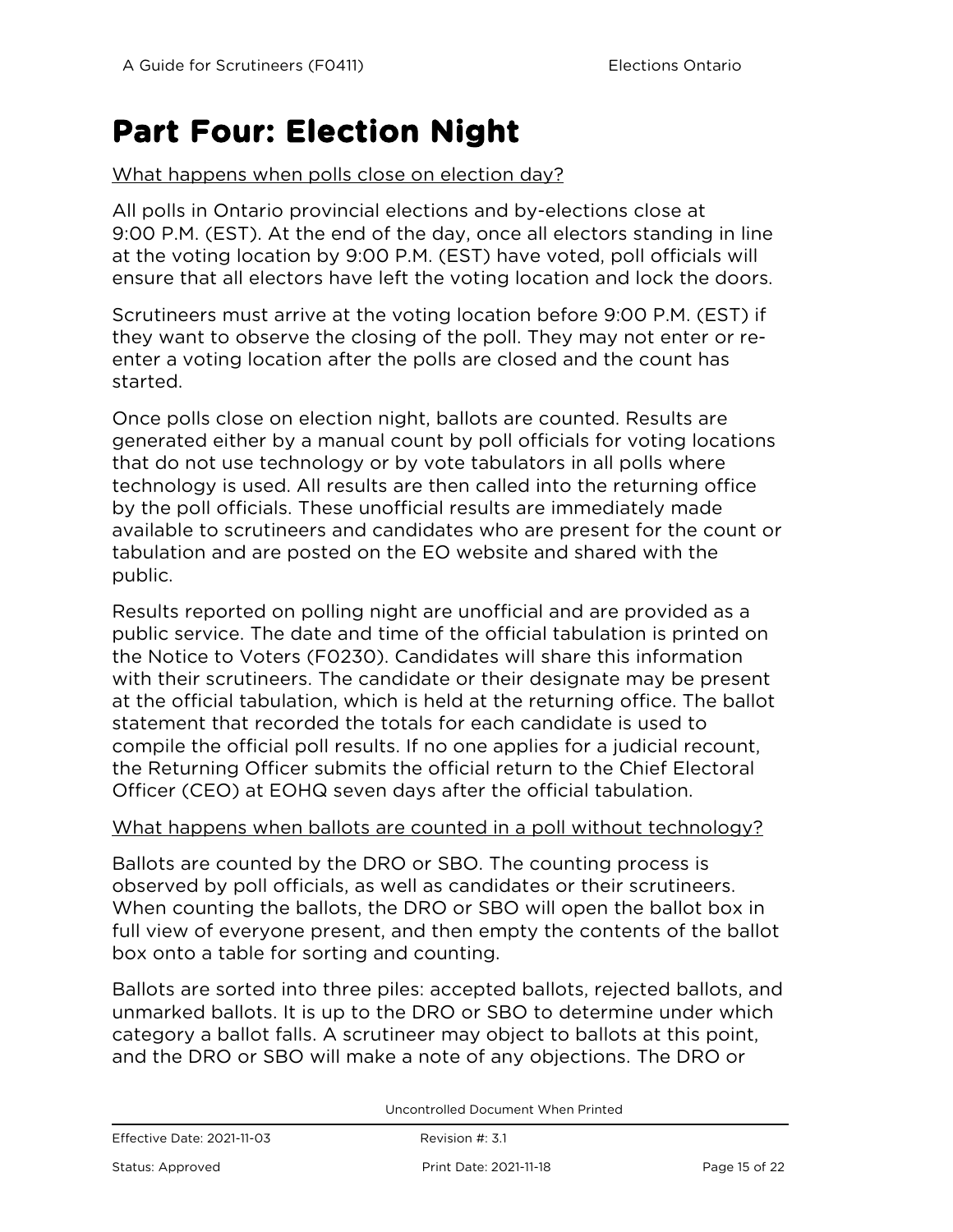SBO has the final say on whether to accept or reject a ballot.

The DRO or SBO will have separate envelopes for accepted, rejected, and unmarked ballots. Once the DRO or SBO has counted the piles of ballots, they will be placed in the respective envelopes and the DRO or SBO will write the number of each type of ballot on the corresponding envelope.

The DRO will then complete the Unofficial Ballot Count for Scrutineers (F0529) form, which includes the count for accepted ballots for all candidates, as well as the counts for rejected and unmarked ballots from that voting location.

A scrutineer may receive the Unofficial Ballot Count for Scrutineers (F0529) form for special ballot voting from the SBRO once all special ballot voting processes are complete.

#### What can a scrutineer do while ballots are counted in a poll without technology?

If present, a scrutineer may observe the entire counting process, from the unsealing of the ballot box to the final completion of the Unofficial Ballot Count for Scrutineers (F0529) form. They may also object to ballots as the DRO or SBO is counting them. Common reasons to object to a ballot include:

- The ballot is unmarked
- The ballot has been marked in more than one circle corresponding to a candidate
- The ballot is marked ONLY on the black printed area (i.e., not in a circle corresponding to a candidate)
- The ballot is written on or marked in such a manner as to identify the voter

The DRO or SBO will make a note of any objections, however, the DRO or SBO has the final say on whether to accept or reject a ballot.

Once the scrutineer has received the unofficial count from the DRO, they may inform their candidate of the results. Scrutineers should return their copy of the unofficial count to their campaign office for proper disposal. They should not retain copies or leave copies in public places. Scrutineers should keep in mind that this is the unofficial count; the official count will not be released until the return of the writ.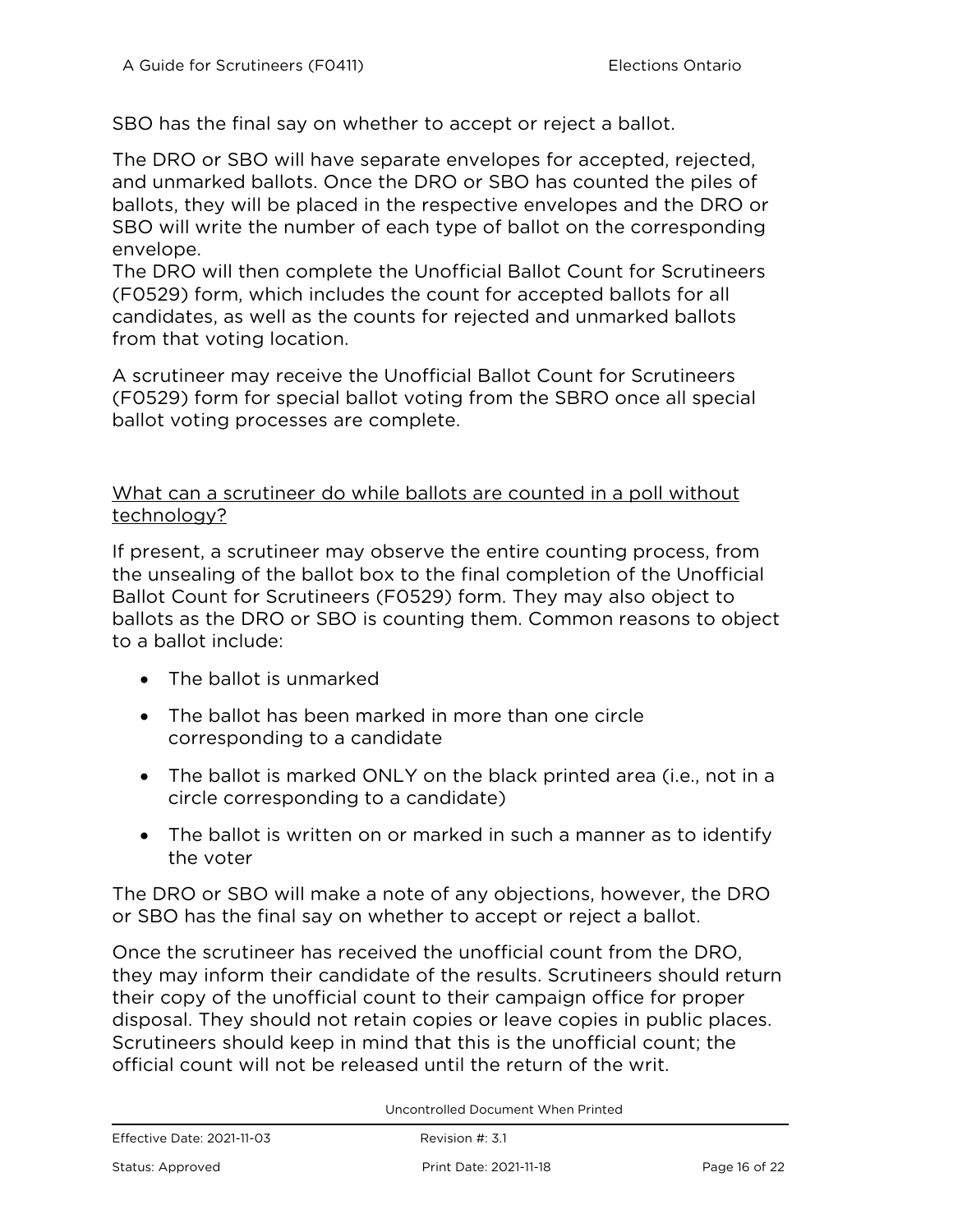#### What happens when ballots are tabulated in a poll with technology?

Ballot tabulation is performed by the vote tabulator and is overseen by the Tabulator Deputy Returning Officer (TDRO). The tabulation process is observed by poll officials, as well as candidates or their scrutineers.

When tabulating the ballots, the TDRO will operate the tabulator which will print out the unofficial results for the voting location. The TDRO will then tape a copy of the unofficial results to the wall for scrutineers or candidates to view.

This process also applies to ballots cast at a returning office or satellite office advance polls, which are tabulated after 9:00 P.M. (EST) on election day at the returning office. Scrutineers may be present at the returning office for the tabulation of ballots cast during advance polls.

Note: For special ballot voting all vote tabulator tapes are given to the SBO.

What can a scrutineer do while ballots are tabulated in a poll with technology?

If present, a scrutineer may observe the entire tabulation process while the TDRO operates the vote tabulator and then posts the unofficial results. Since the vote tabulator processes the ballots, scrutineers are not permitted to object to a ballot or the count.

Once the TDRO has posted the unofficial count, scrutineers may inform their candidates of the results. Scrutineers should keep in mind that this is the unofficial count; the official count will not be released until the return of the writ.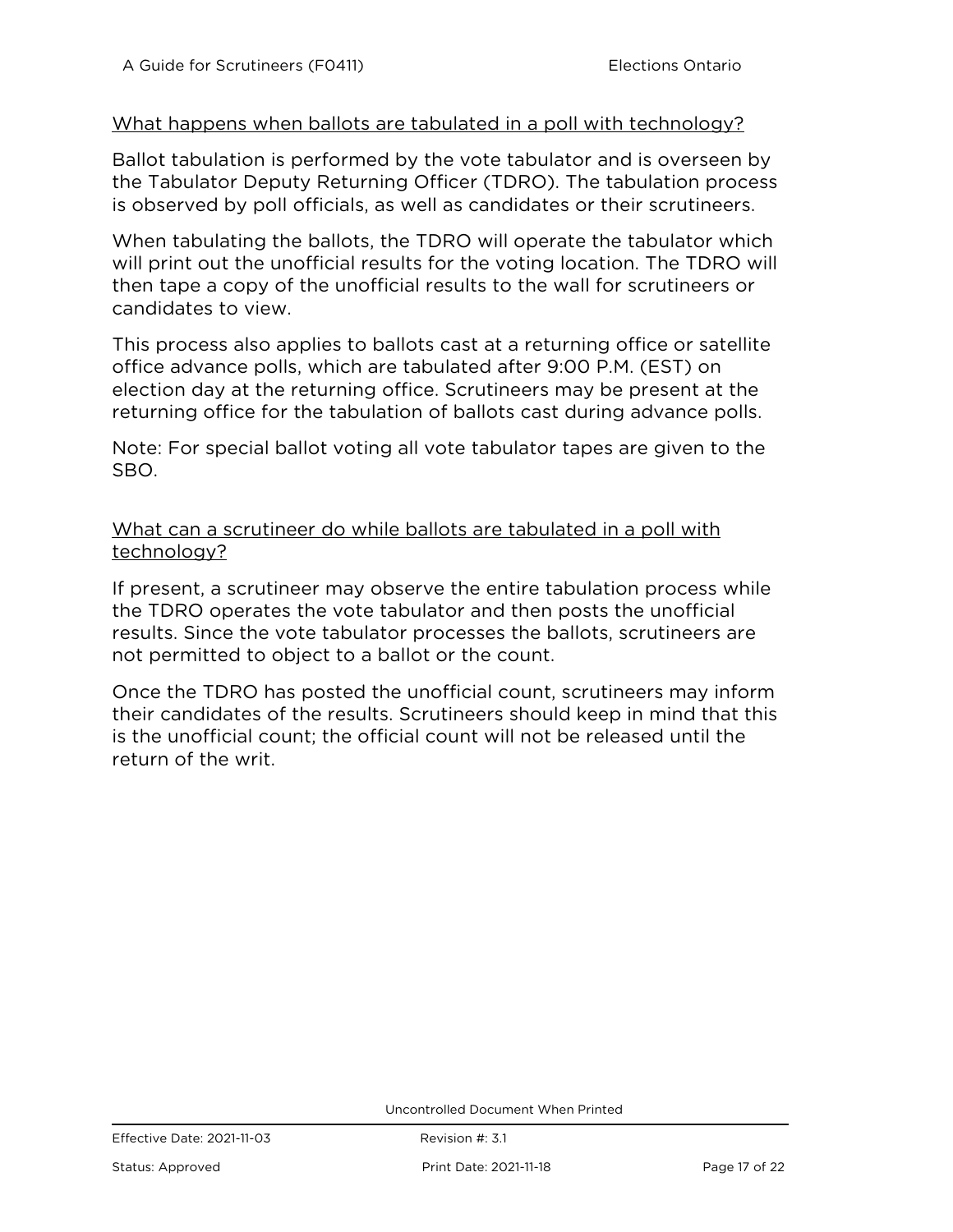## <span id="page-17-0"></span>**Part Five: Appendices**

## **Appendix A: Glossary**

The following glossary provides a description of the key terms used in this guide. Scrutineers unsure of a term that is not explained in this glossary can contact their candidate or candidate's designate.

#### Advance Poll:

A voting location for electors who want to vote in person before election day. Electors may vote at any advance poll location in their electoral district.

#### Area Advance Poll:

A designated advance poll held under section 44 of the *Election Act*, other than the ones held at the returning office or satellite office.

#### By-Election:

An election called in one or more electoral districts between general elections to replace a Member of Provincial Parliament (MPP) who has vacated their seat in the Legislative Assembly Ontario (LAO).

#### Candidate's Designate:

A person appointed by a candidate to perform certain functions on their behalf, including to appoint scrutineers, be present at any place that a scrutineer may attend, and to observe the official tabulation of votes at the returning office.

#### Chief Electoral Officer:

An Officer of the LAO, appointed by the Lieutenant Governor in Council. The CEO has the overall responsibility for administering Ontario's provincial elections.

#### Election Calendar:

A calendar used during the election period that identifies important dates and activities from the day the writ is issued up until polling day.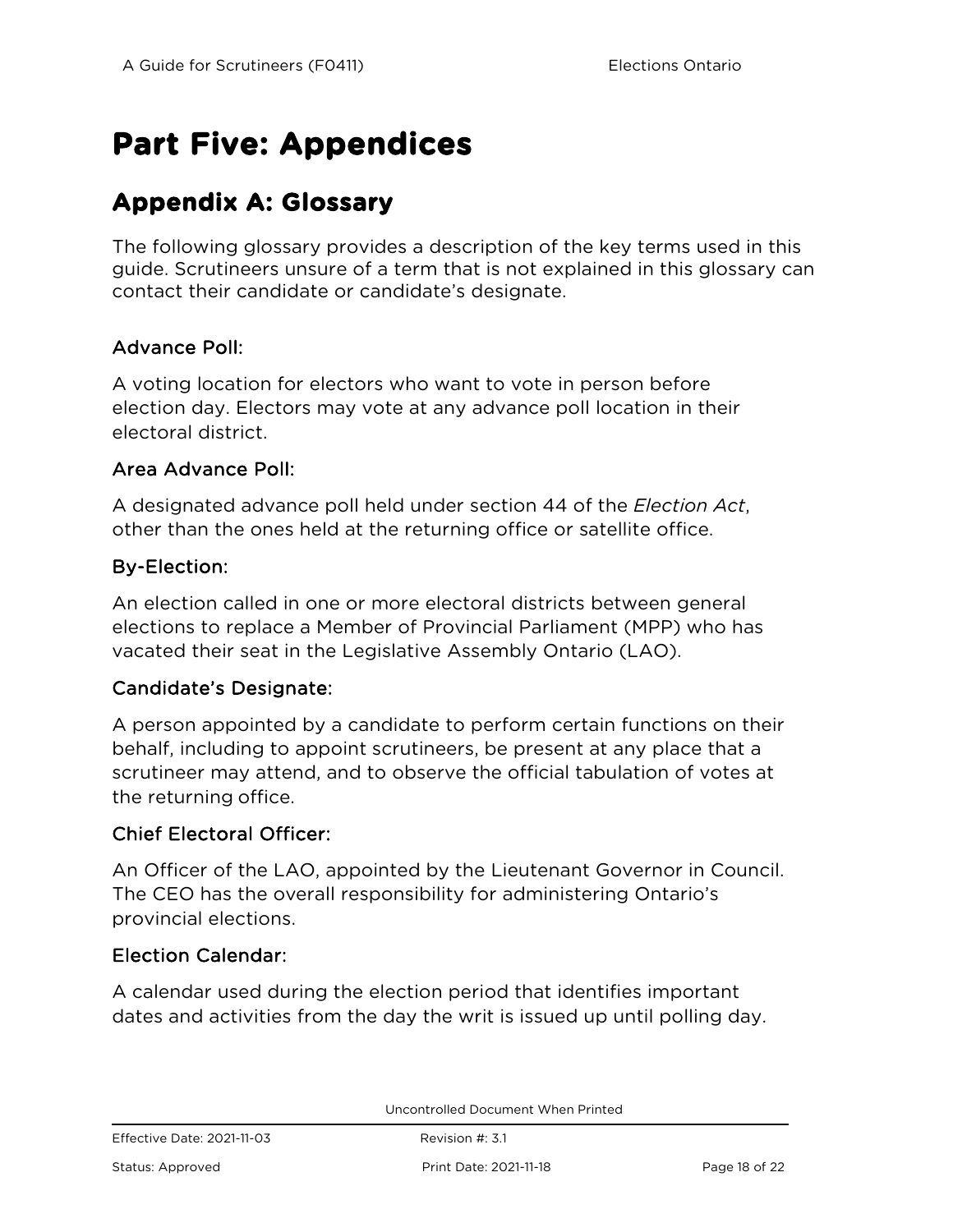#### Election Period:

The period that begins the day the writ is issued and ends on polling day.

#### Elector:

A person who is eligible to vote in an Ontario provincial election.

#### Electoral District:

A geographical area represented by a MPP in the LAO.

#### List of Electors:

A copy of elector information obtained from the Permanent Register of Electors of Ontario that includes elector names and address data. It is prepared by EO following the writ being issued for a general election or by-election. The List is updated throughout the writ period as people register, update or remove their information. As this gets updated at different points in the electoral process, the name may change slightly. Candidates will be able to receive from their local RO, copies of the following updated lists:

- Preliminary List of Electors (F0313)
- Advance Poll List of Electors (F0313)
- Polling Day List of Electors (F0313)

#### Mobile Poll:

A poll that is open for part of the day at one location and could move to another location later in the day on election day. Mobile polls are located in nursing homes and in small, long-term care facilities.

#### Official Tabulation:

The process during which the RO compiles the results for each candidate from the Ballot Statement of the Poll form. At the conclusion of official tabulation, each RO declares the candidate with the most votes to be elected. Candidates or scrutineers are invited to the official tabulation to observe the proceedings.

#### Poll Official:

An election official who is appointed to administer or support the administration of an election in an electoral district, polling division or voting location.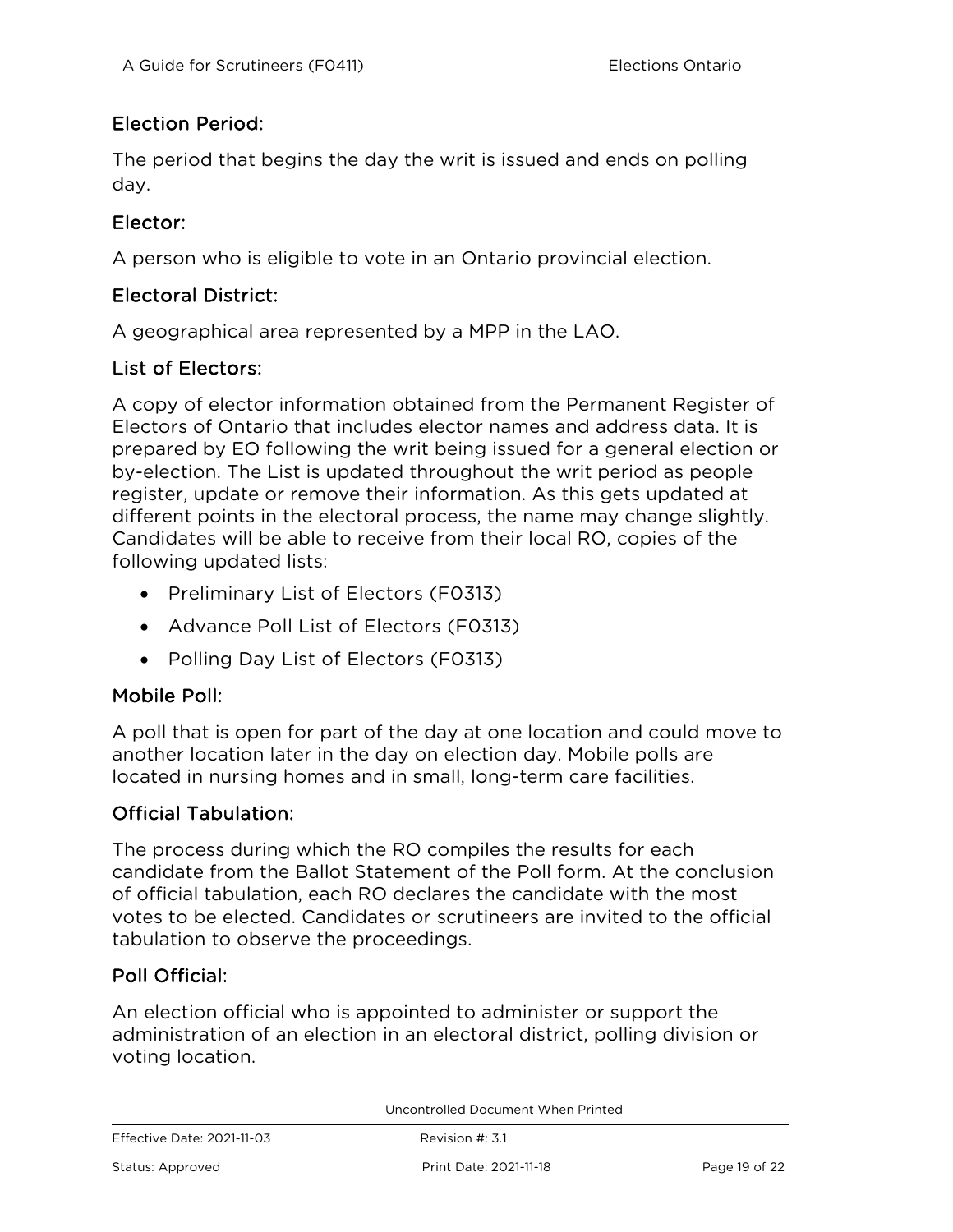#### Recount:

A candidate or an elector in the electoral district may apply to a judge for a recount if they believe there has been an error in the counting of ballots or tabulation of the results. A RO must apply for a recount if the margin between the first and second place candidate is less than 25 votes. The application for a recount may be granted by the judge if the errors could affect the outcome of the election.

#### Returning Officer (RO):

An election official who is appointed to administer an election in an electoral district by the Lieutenant Governor in Council upon recommendation from the CEO.

#### Special Ballot Voting:

A way to vote if a person is unable to vote on polling day or at advance polls may be able to vote by special ballot.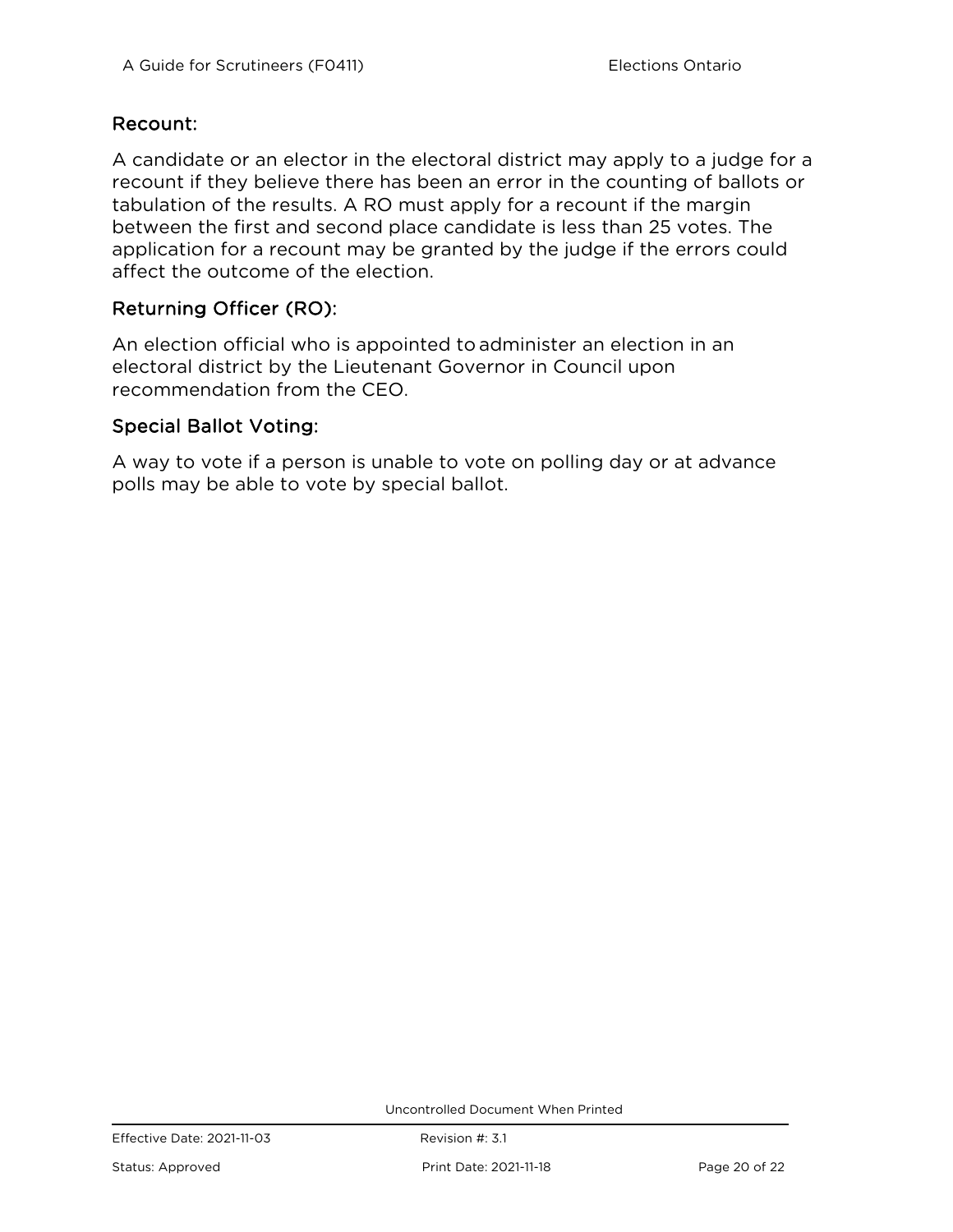## **Appendix B: Summary of Materials**

| Form  | Name                                                        | Description                                                                                                                                                                                                                                           |
|-------|-------------------------------------------------------------|-------------------------------------------------------------------------------------------------------------------------------------------------------------------------------------------------------------------------------------------------------|
| F0411 | A Guide for<br>Scrutineers                                  | Provides an overview of<br>scrutineer activities. Describes<br>roles and responsibilities of<br>scrutineers while observing                                                                                                                           |
| F0405 | Candidate's<br>Guide                                        | voting and counting ballots.<br>Provides important information<br>for candidates in an election and<br>what is required of candidates.                                                                                                                |
| F0412 | Appointment of<br>Scrutineer                                | Form used by the candidate or<br>the candidate's designate to<br>appoint a scrutineer.                                                                                                                                                                |
| F0528 | Electors who<br>Voted on Poling<br>Day                      | A list of electors who have voted<br>on election day that is provided<br>to scrutineers by the DRO in a<br>poll without technology or the<br>SDRO in a poll with technology.                                                                          |
| F0001 | <b>Accepted Ballot</b><br>Envelope                          | The repository for the box that<br>holds the ballots that have been<br>processed by the vote tabulator<br>in polls with technology and<br>manually counted by DROs in<br>polls without technology.<br>Scrutineers can initial the sealed<br>envelope. |
| F0230 | Notice to Voters                                            | Form indicates nominated<br>candidates, date and time of<br>official tabulation.                                                                                                                                                                      |
| F0529 | <b>Unofficial Ballot</b><br>Count for<br><b>Scrutineers</b> | The form that records the count<br>for accepted ballots for all<br>candidates in an electoral<br>district, as well as the counts for<br>rejected and unmarked ballots<br>from that voting location.                                                   |